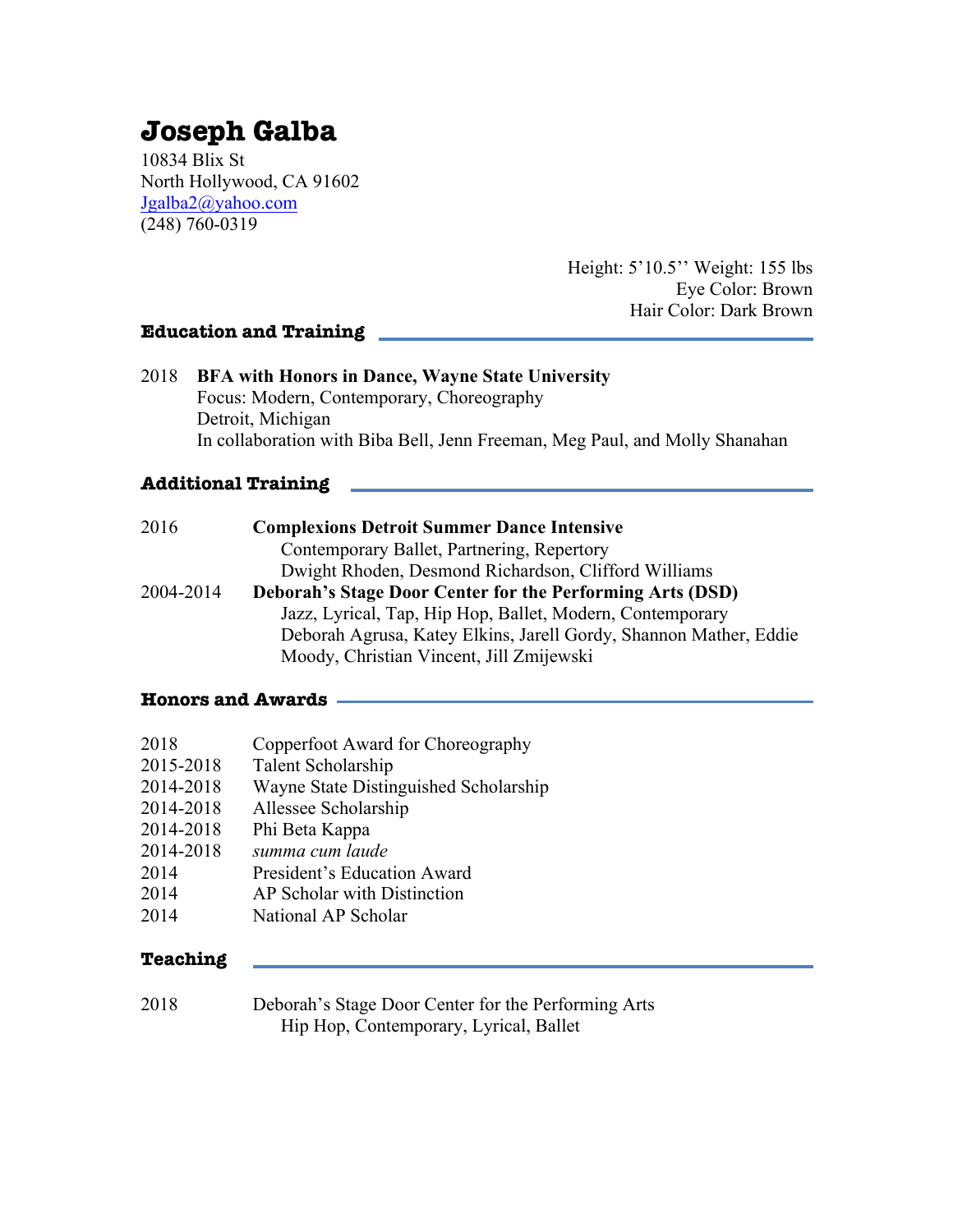## **Performance**

| 2018      | Monk (extra), American Ballet Theatre's Romeo and Juliet, Detroit<br>Opera House, Artistic Director: Kevin McKenzie          |
|-----------|------------------------------------------------------------------------------------------------------------------------------|
| 2018      | Le Sommeil by Meg Paul, ACDA East-Central Conference                                                                         |
| 2018      | Spring Dance Concert, works by Biba Bell, Meg Paul and Tracy Pearson,<br><b>Bonstelle Theater</b>                            |
| 2017      | December Dance Concert, works by Meg Paul and Lisa LaMarre, Music<br>Hall Center for the Performing Arts                     |
| 2017      | Letter to the Town by Lisa LaMarre, Sidewalk Festival, Detroit                                                               |
| 2017      | The Sitting Room by Meg Paul, (313) to the (514), Music Hall Center for<br>the Performing Arts                               |
| 2017      | Spring Dance Concert, works by Meg Paul and Molly Shanahan, Bonstelle<br>Theater                                             |
| 2017      | When by Jenn Freeman, Spring Dance Concert and Dance Workshop<br>Showcase, Bonstelle Theater and Allesee Theater             |
| 2016-2017 | Company Member, Dance Workshop, Student-Run Dance Company,<br>Artistic Director: Meg Paul                                    |
| 2016      | Torrero Boy (dancing role), Michigan Opera Theatre's Carmen, Detroit<br>Opera House, Director: Ron Daniels                   |
| 2016      | There was this Dark Forest, this Golden Forest by Anna Sperber, Spring<br>Dance Concert, Bonstelle Theater                   |
| 2015-2016 | Company Member, Dance Company ONE, Touring Student Dance<br>Company, Artistic Director: Biba Bell                            |
| 2015      | Heard•Detroit by Nick Cave, collaboration between dance, art and<br>fashion, Detroit Riverfront                              |
| 2015      | Dancer, Mathew Daher EP Release Party, Museum of Contemporary Art<br>Detroit, Choreography: Rachael Harbert and Lisa LaMarre |
| 2014      | Emmett Forrest, DSD's Production of Legally Blonde, Sterling Heights<br>High School, Director: Eric Gutman                   |
| 2013      | Numb by Christian Vincent, Walt Disney World                                                                                 |
| 2013      | Orin, DSD's production of Little Shop of Horrors, Director: Eric Gutman                                                      |
| 2013      | Chad Danforth, DSD's production of High School Musical, Sterling<br>Heights Highschool, Director: Eric Gutman                |
| 2006-2013 | Dancer, America's Thanksgiving Day Parade                                                                                    |
| 2012      | Danny Zuko, DSD's production of Grease, Sterling Heights High School,<br>Director: Eric Gutman                               |
| 2011      | The Scarecrow, DSD's production of The Wizard of Oz, Sterling Heights<br>High School, Director: Bethany Caldarona            |
| 2010      | Prince Christopher, DSD's production of Cinderella, Meadowbrook<br>Theater, Director: Bethany Caldarona                      |
| 2010      | Cosmic Love by Shannon Mather                                                                                                |
| 2009      | Cogsworth, DSD's production of Beauty and the Beast, Meadowbrook                                                             |
|           | Theater, Director: Debbie Tedrick                                                                                            |
| 2007-2009 | Radio Disney/ DSD Frequency Dancer, in collaboration with Jonas<br>Brothers, Raven Symone, Cheetah Girls, and Corbin Bleu    |